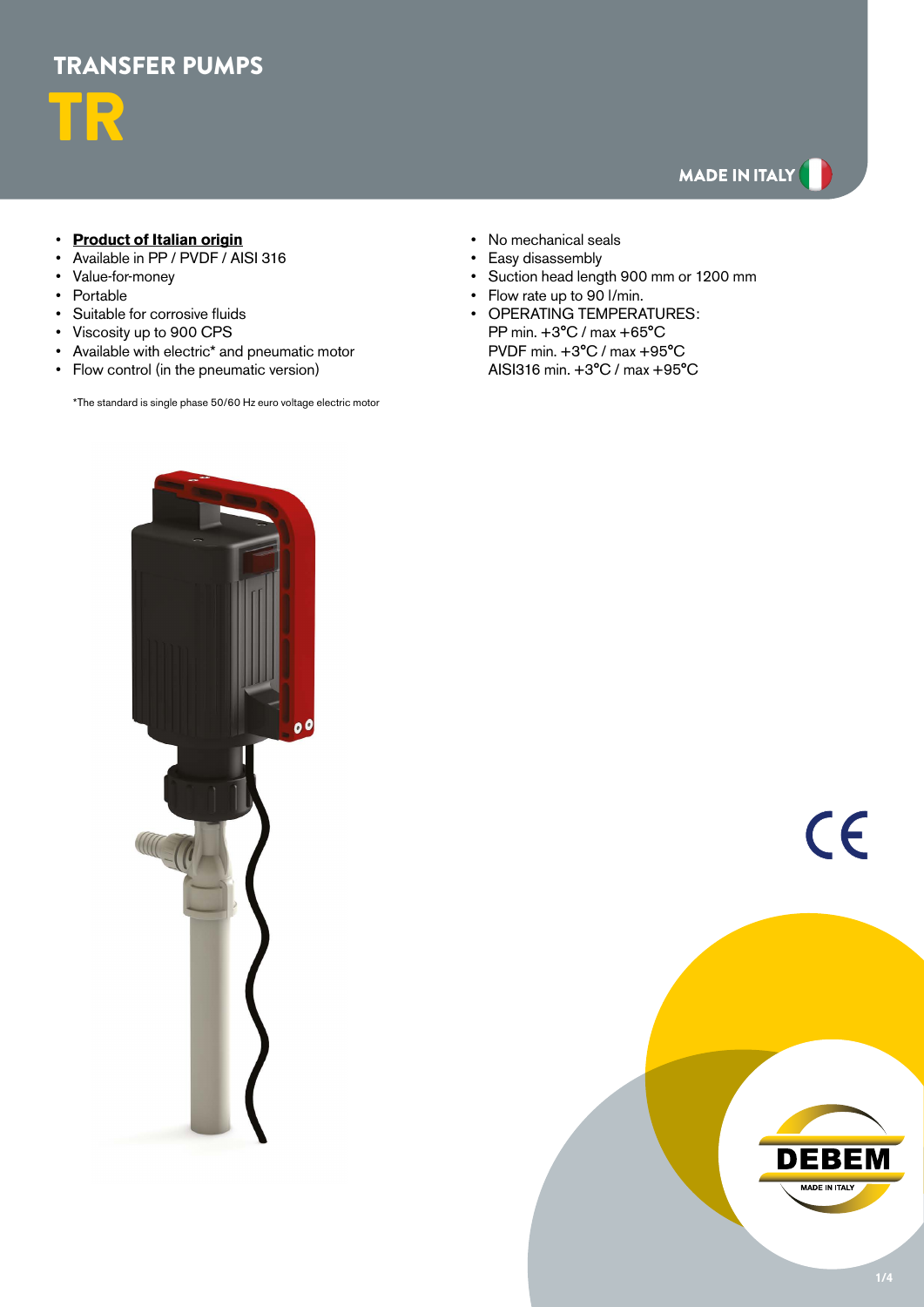## TRANSFER PUMPS

# TR - CORPI POMPA



## **AVAILABLE MATERIAL**



| <b>TRP BODY PP</b>      |                      |  |  |  |  |  |
|-------------------------|----------------------|--|--|--|--|--|
| <b>Suction hose</b>     | $\alpha$ 42 mm       |  |  |  |  |  |
| Hose clamp              | a 25 mm              |  |  |  |  |  |
| Max. temp.              | $65^{\circ}$ C       |  |  |  |  |  |
| <b>Total Weight Kg</b>  | 1,4/1,7              |  |  |  |  |  |
| Suct. hose mat.         | <b>PP</b>            |  |  |  |  |  |
| Shaft material          | HASTELLOY o AISI 316 |  |  |  |  |  |
| <b>Bushing material</b> | <b>ECTFE</b>         |  |  |  |  |  |
| <b>Rotor material</b>   | PP                   |  |  |  |  |  |
| Intake port. mat.       | 900/1200             |  |  |  |  |  |

## **TRA BODY AISI 316**

| <b>Suction hose</b>     | ø 42,5 mm      |
|-------------------------|----------------|
| Hose clamp              | a 25 mm        |
| Max. temp.              | $95^{\circ}$ C |
| <b>Total Weight Kg</b>  | 4,3/5,3        |
| Suct. hose mat.         | AISL316        |
| <b>Shaft material</b>   | AISI 316       |
| <b>Bushing material</b> | <b>FCTFF</b>   |
| <b>Rotor material</b>   | <b>ECTFE</b>   |
| Intake port. mat.       | 900/1200       |

## **TR COMPOSITION CODE**

#### ex. **TRPH1200**

TR in PP, SHAFT in Hastelloy, suction hose length 1200 mm, electric motor

| <b>TR</b>                            | р.                                                       | н                                 | 1200                                 |
|--------------------------------------|----------------------------------------------------------|-----------------------------------|--------------------------------------|
| <b>PUMP MODEL</b>                    | <b>PUMP MATERIAL</b>                                     | <b>SHAFT MATERIAL</b>             | <b>SUCTION</b><br><b>HOSE LENGTH</b> |
| <b>TR</b> - TRANSFER<br><b>PUMPS</b> | <b>P</b> - Polypropylene<br>$F - PVDF$<br>$A - AISI 316$ | $H -$ Hastelloy<br>$S - AISI 316$ | 0900 (900 mm)<br>1200 (1200 mm)      |





**DEBEM s.r.l. Via Del Bosco, 41 - 21052 Busto Arsizio (VA) - Italy - ph. +39 0331 074034 - fax +39 0331 074036 - www.debem.it - info@debem.it**

**TRAX**  $\xi$ *S* **PTB 03 ATEX 400X II1/2 G c IIB T4** 

**Suction hose**  $\qquad \varnothing$  42,5 mm **Hose clamp**  $\qquad \emptyset$  25 mm Max. temp. 95°C **Total Weight Kg** 3/4,4/5,3 **Suct. hose mat.** AISI 316 **Shaft material** AISI 316 **Bushing material** AISI 316/PVDF **Rotor material** AISI 316/PVDF **Intake port. mat.** 700/1000/1200

**TRF BODY PVDF Suction hose** ø 40 mm **Hose clamp** ø 25 mm Max. temp. 95°C **Total Weight Kg** 1,6/1,9 **Suct. hose mat.** PVDF **Shaft material** HASTELLOY **Bushing material** ECTFE **Rotor material** ECTFE **Intake port. mat.** 900/1200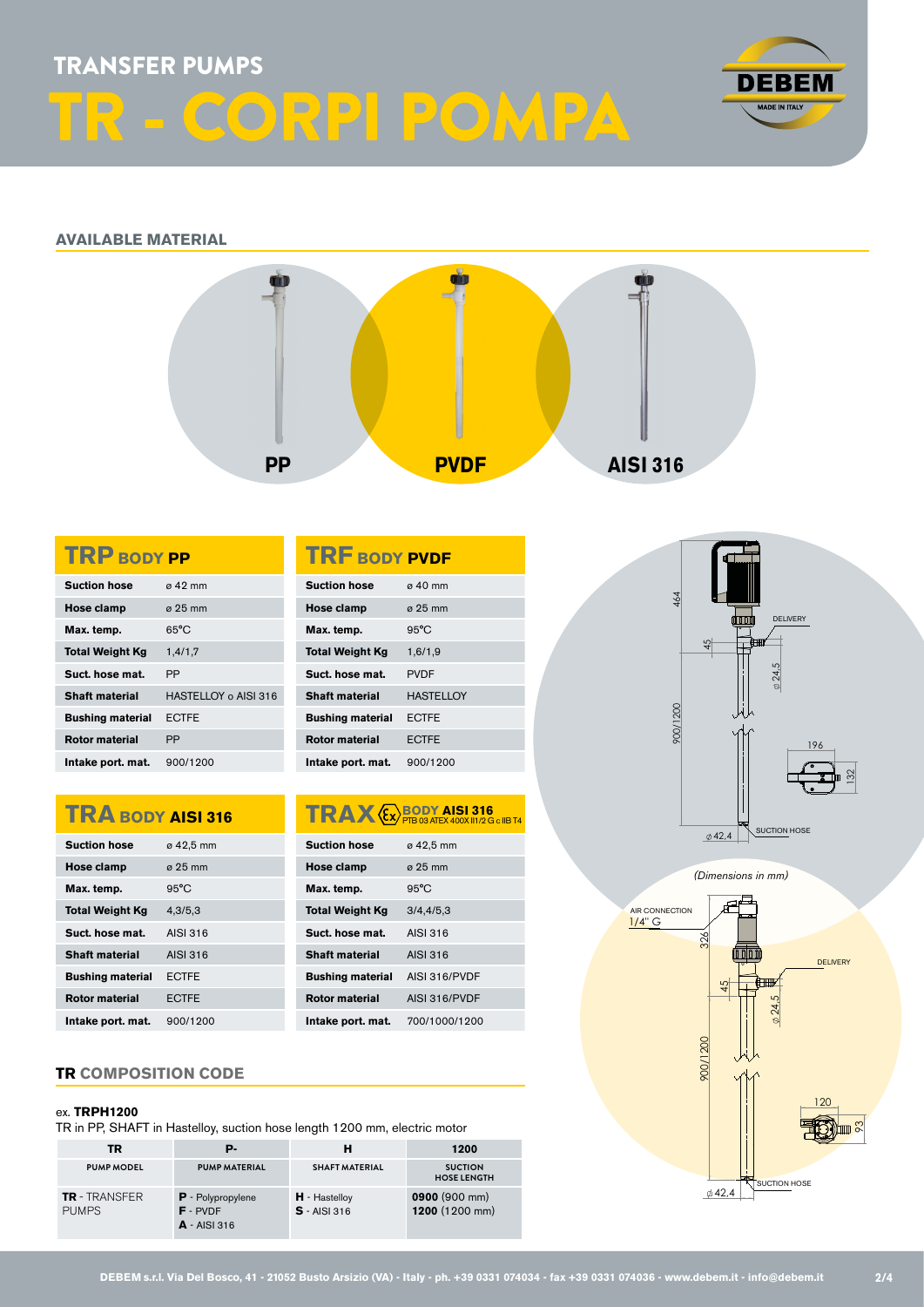TRANSFER PUMPS R-ELECTRIC MOTOR



## **AVAILABLE MATERIAL**



*U.S. g.p.m.*





The curves and performance values refer to pumps spare delivery outlet and water at 20°C.

| <b>MOTOR</b><br><b>MODEL</b> | <b>Electric motor</b><br>800 watt | <b>Electric motor 550 watt</b><br>with earth cable<br>and ATEX plug<br>II 2 G Ex de IIA T6 |  |  |  |  |  |
|------------------------------|-----------------------------------|--------------------------------------------------------------------------------------------|--|--|--|--|--|
| <b>POWER</b>                 | 800 watt                          | 550 watt                                                                                   |  |  |  |  |  |
| <b>VOLTAGE</b>               | 230 V<br>single fase              | 230V<br>single fase                                                                        |  |  |  |  |  |
| <b>PROTECTION</b>            | <b>IP 54</b>                      | <b>IP 54</b>                                                                               |  |  |  |  |  |
| <b>CLASS</b>                 | F                                 | F                                                                                          |  |  |  |  |  |
| <b>FLOW RATE</b>             | 90 l/min                          | 100 l/min                                                                                  |  |  |  |  |  |
| <b>VISCOSITY</b>             | 900 cps                           | 600 cps                                                                                    |  |  |  |  |  |
| <b>WEIGHT IN KG</b>          | 3,7                               | 11                                                                                         |  |  |  |  |  |